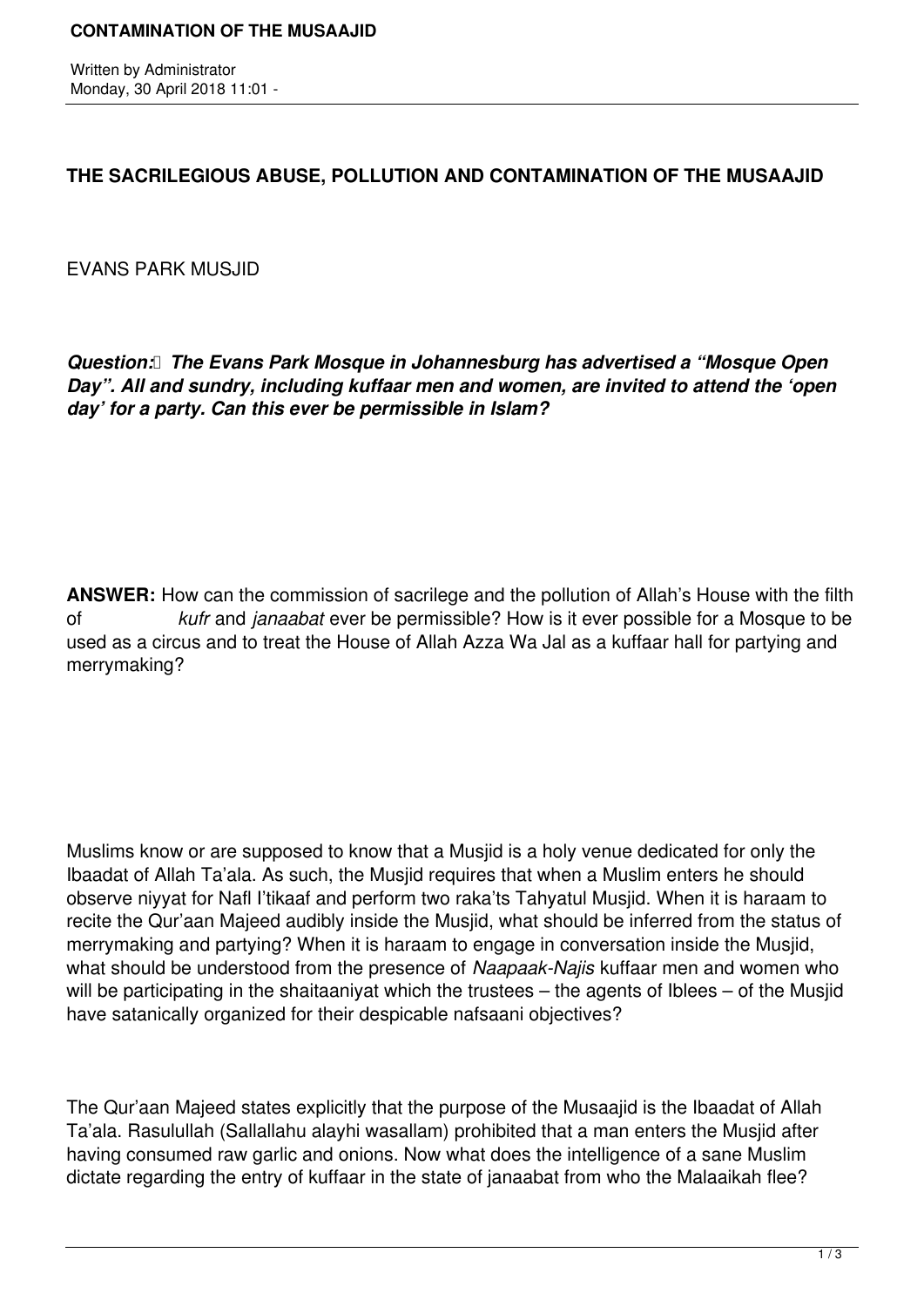Written by Administrator Monday, 30 April 2018 11:01 -

The Musjid firstly curses the trustees who commit this sacrilege, and secondly it curses all those who will be participating in the haraam merrymaking and picnicking in the Musjid and its environs. Such flagrant haraam deeds of immorality must be expected in this era which is not far from Qiyaamah.

**==========----------==========**

THE NEW BENONI MUSJID

*QUESTION: Please comment in the light of the Shariah on the invitation extended to women to come and view the new Musjid in Benoni? The name of the Musjid is Abu Bakr Siddique and is located in Mackenzie Park. How can this be permissible when it is not permissible for women to come to the Musjid for Salaat?*

**ANSWER:** The evil and *hurmat* of this immoral stunt organized by the fussaaq and fujjaar trustees of the Musjid are readily comprehensible to ordinary Muslims whose intelligence has not be deranged by the urination of Iblees. But when Iblees urinates into the brains of people, then they behave like kuffaar.

The degree of desensitization of Imaan caused by the ulama-e-soo' has emboldened the fussaaq to encourage the females to perform Salaat inside the Musjid. No longer does there remain any inhibition for violating the more than 14 century Prohibition on women from attending the Musaajid. All of this fisq and fujoor is the making of the evil trash (ghuthaa') molvis who are masquerading as guides of the Ummah when in reality they are the Agents of Iblees.

This blatancy is not an overnight acquisition. It has taken years of erosion of Imaan and the neglect of the Shariah's Ahkaam to reach this stage of degeneration that fisq and fujoor are being perpetrated right inside the Musjid. Although Benoni has a galaxy of a score or more of so-called Ulama, they all are *"Dumb Shayaateen"* for adopting silence when the Haqq of the Deen is being so brutally pillaged and plundered right inside the Musiid by the fussaag who are in control of the Musaajid.